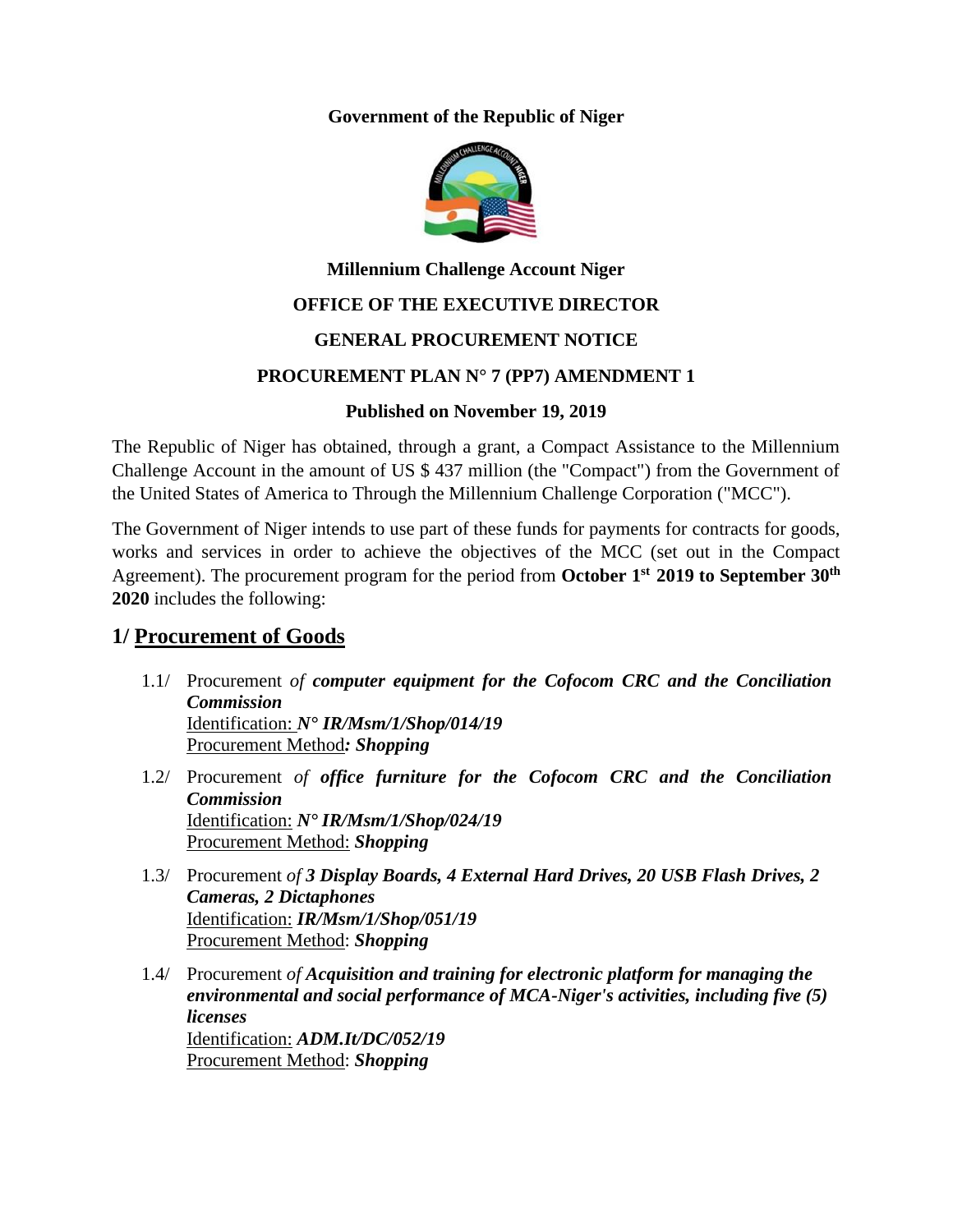- 1.5/ Procurement *of Network equipment and installation setup in regional offices (4 CRA offices and 4 PRAPS offices)* Identification: *ADM.It/41/shop/071/19* Procurement Method: *Shopping*
- 1.6/ Procurement *of an additional 3 cameras for the headquarters and a complete surveillance kit (computer and screen) for the DG's office* Identification: *ADM.Sec/41/shop/072/19* Procurement Method: *Shopping*
- 1.7/ Procurement *of security equipment for PRAPS and CRA regions* Identification: *ADM.Sec/41/shop/077/19* Procurement Method: *Shopping*
- 1.8/ Procurement *of IT equipement for Land*  Identification: *IR/IEA/SPNCR/Shop/080/19* Procurement Method: *Shopping*
- 1.9/ Procurement *of fifteen (15) GPS for land* Identification: *IR/IEA/SPNCR/Shop/081/19* Procurement Method: *Shopping*
- 1.10/ Procurement *of 4 copiers for CRA and PRAPS offices* Identification: *ADM.It/41/shop/082/19* Procurement Method: *Shopping*
- 1.11/ Procurement *of Office supplies and consumables for MCA-Niger* Identification: *3CA/Shop/086/19* Procurement Method: *Shopping*
- 1.12/ Procurement *of Purchase of two (2) containers for MCA-Niger* Identification: *ADM/41/Shop/087/19* Procurement Method: *Shopping*
- 1.13/ Procurement *of Darkening Adhesive Film for Windows* Identification: *ADM/41/Shop/088/19* Procurement Method: *Shopping*
- 1.14/ Procurement *of Purchase of one (01) safe-deposit box* Identification: *ADM/41/Shop/089/19* Procurement Method: *Shopping*

## **2/Consultants services**

## **2.1/ Firms**

2.1.1/ Procurement *of Consultant for economic feasibility and governance of livestock markets and milk collection centers* Identification: *PRAPS/QCBS/2018/01 b* Procurement Method: *QCBS*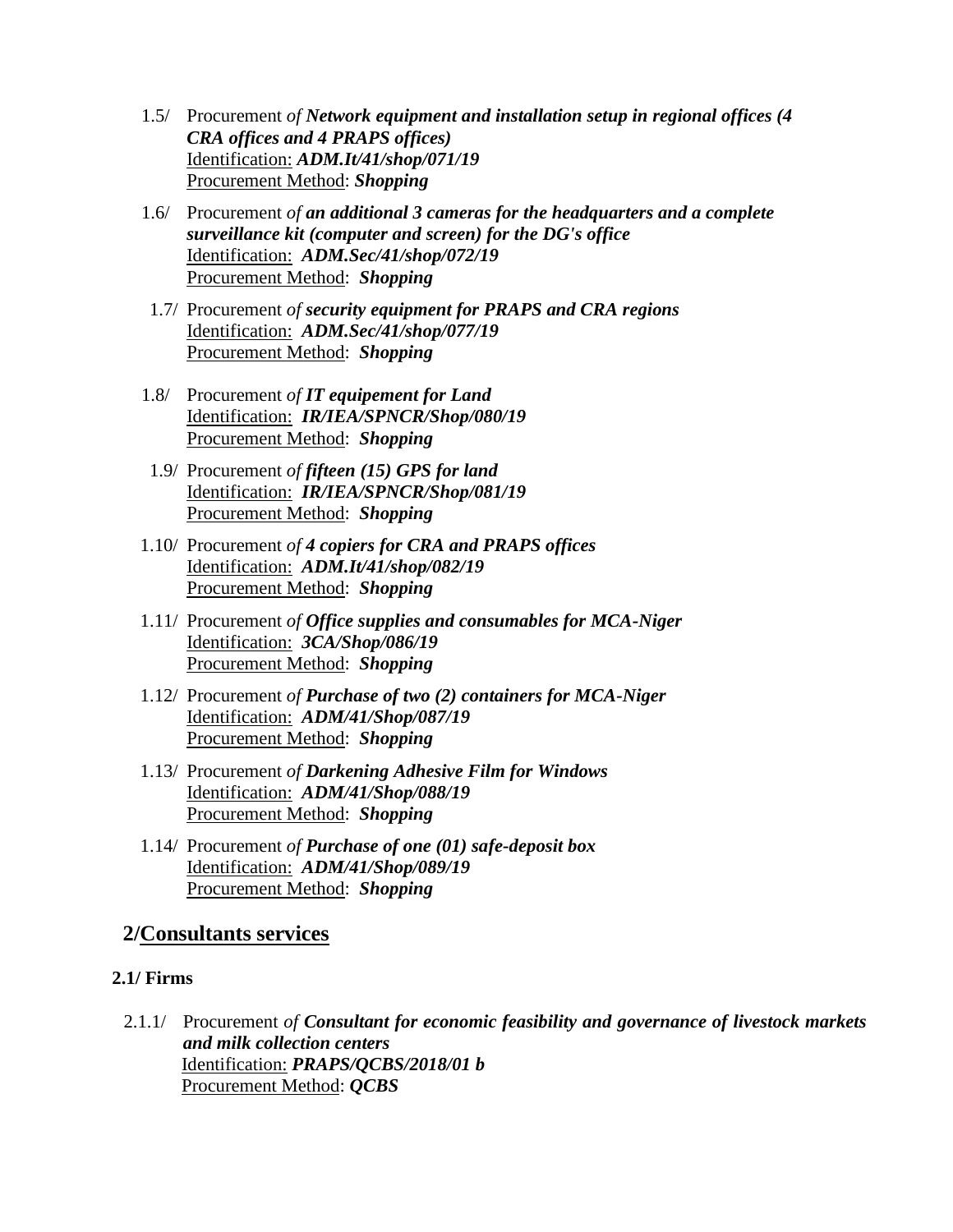- 2.1.2/ Procurement of *IDIQ Natural Ressource Management for CRA and PRAPS* Identification: *CR/2CA/QBS/065/19* Procurement Method: *QBS*
- 2.1.3/ Procurement of *Capacity Development Communes Sustainability Public Investments CRA* Identification: *CR/Cra/1/QBS/0021/19* Procurement Method: *QBS*

#### **2.2/ Individual Consultants**

- 2.2.1/ Procurement *of Technical Evaluation Panelists Fees for IDIQ Selection for CRC* Identification: *ADM/41/IC/0026/19* Procurement Method: *IC*
- 2.2.2/ Procurement *of a Consultant for the identification of recycling channels and development of a waste management plan within the Compact implementation* Identification: *ADM.Esp/IC/035/19* Procurement Method: *IC*
- 2.2.3/ Procurement *of Recruitment of External Tax Counsel* Identification: *ADM/41/IC/037/19* Procurement Method: *IC*
- 2.2.4/ Procurement *of one (1) individual consultant for capacity building of service providers who develop project files to promoters in the 4 regions (Grant Facility)* Identification: *CR/CRA/2/IC/033/19* Procurement Method: *IC*
- 2.2.5/ Procurement *of a consultant to assist the manager of private sector engagement in the organization of match making events, networking fairs in the intervention areas of the compact and in Niamey* Identification: *CR/CRA/4/IC/059/19* Procurement Method: *IC*
- 2.2.6/ Procurement of *Recruitment of two (2) Financial experts* Identification: *ADM/41/IC/0061/19* Procurement Method: *IC*
- 2.2.7/ Procurement of *Consultant for the training of Cofocom / GI members in computer applications: word, excel and internet"* Identification: *IR/MSM/1/IC/075/19* Procurement Method: *IC*
- 2.2.8/ Procurement of *Recruitment of a consultant for the training of Cofocom / GI members in Electronic and physical archiving of the Land project records"* Identification: *IR/MSM/1/IC/076/19* Procurement Method: *IC*
- 2.2.9/ Procurement of *Consultant for the Audit and Restyling of the Website and Digital Platforms* Identification: *ADM.Com/41/Shop/83/19* Procurement Method: *IC*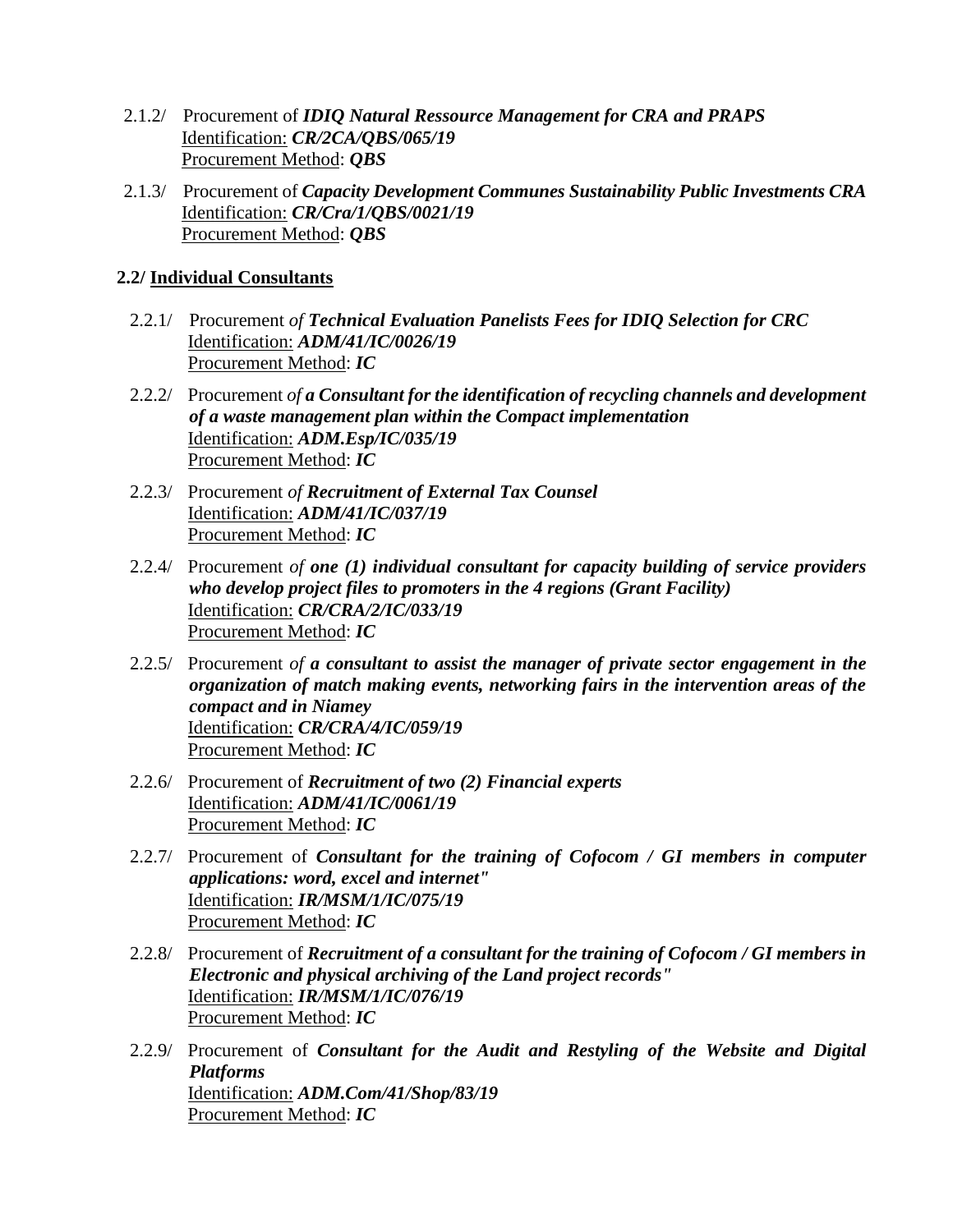2.2.10/ Procurement of *Short-term Recruitment of a Procurement Expert for MCA-Niger* Identification: *ADM/41/IC/060/19* Procurement Method: *IC*

## **3/ Non-Consultant Services**

- 3.1/ Procurement of *Elevator maintenance* Identification: *ADM/41/Shop/63/19* Procurement Method: *Shopping*
- 3.2/ Procurement of *Recruitment of a firm for training and simulation (practical exercises) in response to potential terrorist attacks and survival techniques in the event of abduction or kidnapping of MCA-Niger personnel.* Identification: *ADM/41/Shop/074/19* Procurement Method: *Shopping*
- 3.3/ Procurement of *Production of communication tools and supports (leaflets, banners, posters, kakemonos, T-shirts, Polo shirts, caps, calendars, diaries, pens, etc.)* Identification: *ADM.Com/41/shop/084/19* Procurement Method: *Shopping*
- 3.4/ Procurement of *Production and dissemination of awareness spots (radio, TV) in French, Haoussa, Djerma and Peul on the activities of the Compact.* Identification: *ADM.Com/41/Shop/85/19* Procurement Method: *Shopping*
- 3.5/ Procurement of *Recruitment of a cleaning service company.* Identification: *ADM/41/Shop/090/19* Procurement Method: *Shopping*
- 3.6/ Procurement of *Recruitment of a guard service company.* Identification: *ADM/41/Shop/091/19* Procurement Method: *Shopping*

## **4/ Works**

- 4.1/ Procurement of *Construction for National Road (RN 7)* Identification: *IR/RMA/3/CB/0051/19* Procurement Method: *Competitive Bidding*
- 4.2/ Procurement of *Construction for National Road and Rural Road (RN 35 and RRS)* Identification: *IR/RMA/3/CB/0052/19* Procurement Method: *Competitive Bidding*
- 4.3/ Procurement of *Additional works for the MCA Building* Identification: *ADM/41/Shop/053/19* Procurement Method: *Shopping*